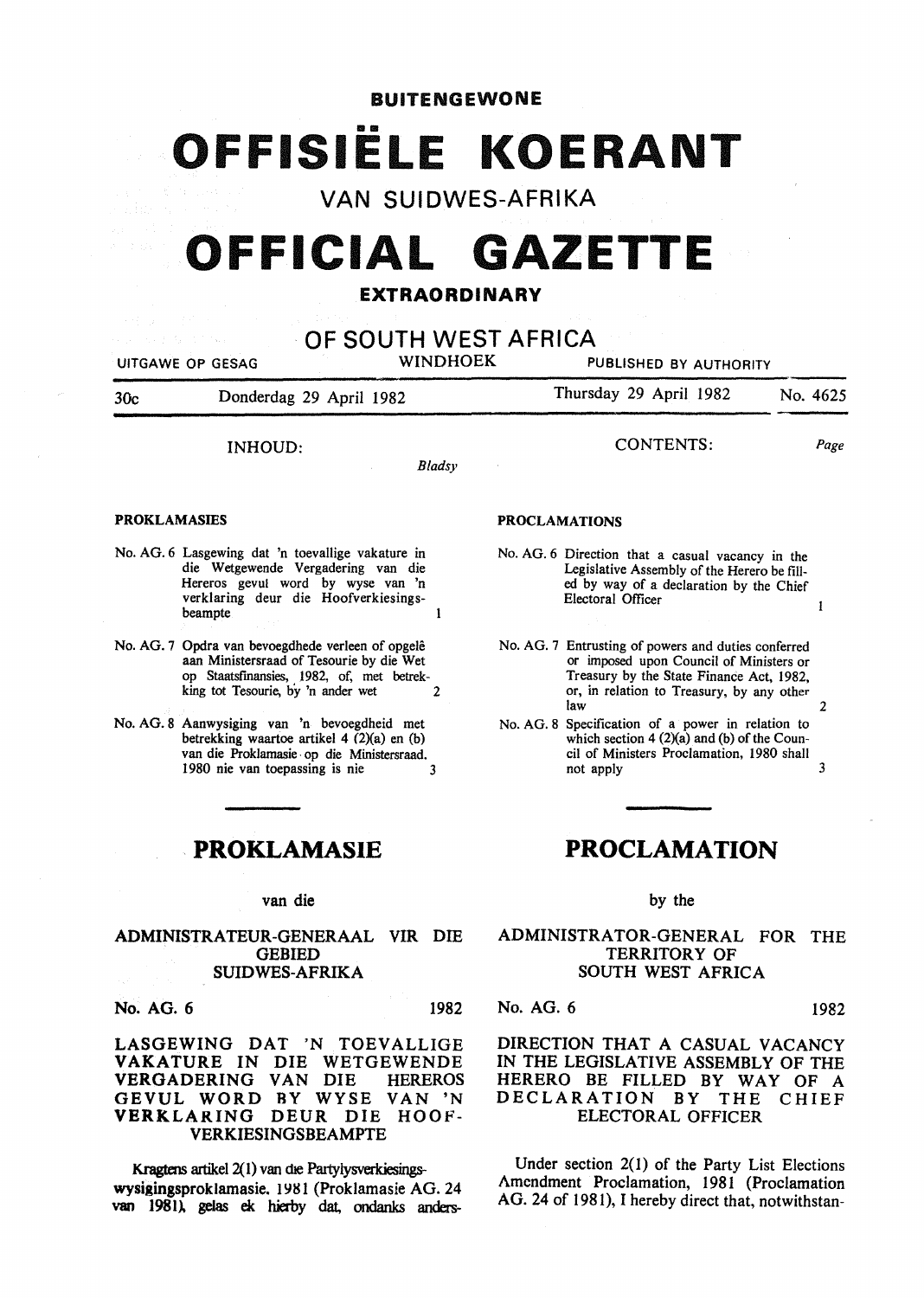luidende wetsbepalings, die toevallige vakature wat met ingang van 1 April 1982 in die Wetgewende Vergadering van die Hereros ontstaan het weens die bedanking van Benjamin Kahikopo, gcvul word deur die verklaring deur die hoofverkiesingsbeampte, tot behoorlik verkose lid van die genoemde Wetgewende Vergadering met ingang van die datum van die verklaring, van 'n bevoegde persoon wat  $-$ 

- (a) vir die doel skriftelik genomineer is deur die geregistreerde party waarvan genoemde Benjamin Kahikopo 'n kandidaat by die eerste algemene verkiesing ten opsigte van genoemde Wetgewende Vergadering was; en
- (b) sy nominasie skriftelik aanvaar het.

### D.J. HOUGH

Administrateur-generaal Windhoek 14 April 1982

ding anything to the contrary contained in any law, the casual vacancy which occurred as from 1 April 1982 in the Legislative Assembly of the Herero on account of the resignation of Benjamin Kahikopo, be tilled by the chief electoral officer declaring to be a duly elected member of the said Legislative Assembly with effect from the date of the declaration, any qualified person who  $-$ 

(a) has been nominated in writing for that purpose by the registered party of which the said Benjamin Kahikopo was a candidate at the first general election in respect of the said Legislative Assembly: and

(b) has accepted his nomination in writing.

# D.J. HOUGH

Administrator-General Windhoek, 14 April 1982

 $\label{eq:2.1} \begin{split} \mathcal{L}^{\text{L}}(\mathcal{E}) & = \mathcal{L}^{\text{L}}(\mathcal{E}) \mathcal{E}^{\text{L}}(\mathcal{E}) \\ \mathcal{E}^{\text{L}}(\mathcal{E}) & = \mathcal{E}^{\text{L}}(\mathcal{E}) \mathcal{E}^{\text{L}}(\mathcal{E}) \mathcal{E}^{\text{L}}(\mathcal{E}) \\ \mathcal{E}^{\text{L}}(\mathcal{E}) & = \mathcal{E}^{\text{L}}(\mathcal{E}) \mathcal{E}^{\text{L}}(\mathcal{E}) \mathcal{E}^{\text{L}}(\mathcal{E})$ **PROKLAMASIE** 

van die

ADMINISTRATUER-GENERAAL VIR DIE **GEBIED** SUIDWES-AFRIKA

No. AG. 7 1982

OPDRA VAN BEVOEGDHEDE VERLEEN OF OPGELE AAN MINISTERSRAAD OF TESOURIE BY. DIE WET OP. STAATS-FINANSIES, 1982, OF, MET BETREKKING TOT TESOURIE, BY 'N ANDER WET

Kragtens die bevoegdheid my verleen by artikel 35(1) van die Wetop Staatstinansies, 1982, dra ek hierby die bevoegdhede en pligte -

波 异孔 逆。  $\gamma_{\mu\nu} \lesssim \delta_{\mu\nu} \delta_{\nu}$ 

(a) wat by die, bepalings van genoemde Wet, behalwe artikels.  $8(1)(a)$ ,  $10(4)(a)$ ,  $25(1)$  en 33, aan die Ministersraad verleen of opgele is;

hangan bir dahibat birlangi bengaji gerek Mediter (eli BA)

# PROCLAMATION

Particularly State 198

by the second second second second second second second second second second second second second second second second second second second second second second second second second second second second second second secon

# ADMINISTRATOR-GENERAL FOR THE TERRITORY OF SOUTH WEST AFRICA

No. AG. 7 **1982 No. 46. 7 1982** 

ENTRUSTING OF POWERS AND DUTIES CONFERRED OR IMPOSED UPON COUNCIL OF MINISTERS OR TREASURY BY THE STATE FINANCE ACT, 1982, OR, IN RELATION TO TREASURY, BY ANY OTHER LAW

Under the powers vested in me by section 35(1) of the State Finance Act; 1982, I hereby entrust to the Chairman . of the Council of Ministers, the Honourable Mr. D. F. Mudge, the powers and  $duties -$ 

(a) conferred or imposed upon the Council of Ministers by the provisions of the said Act, ex-

cept sections 8(1)(a), 10(4)(a), 25(1) and 33:<br> $\frac{1}{25}$